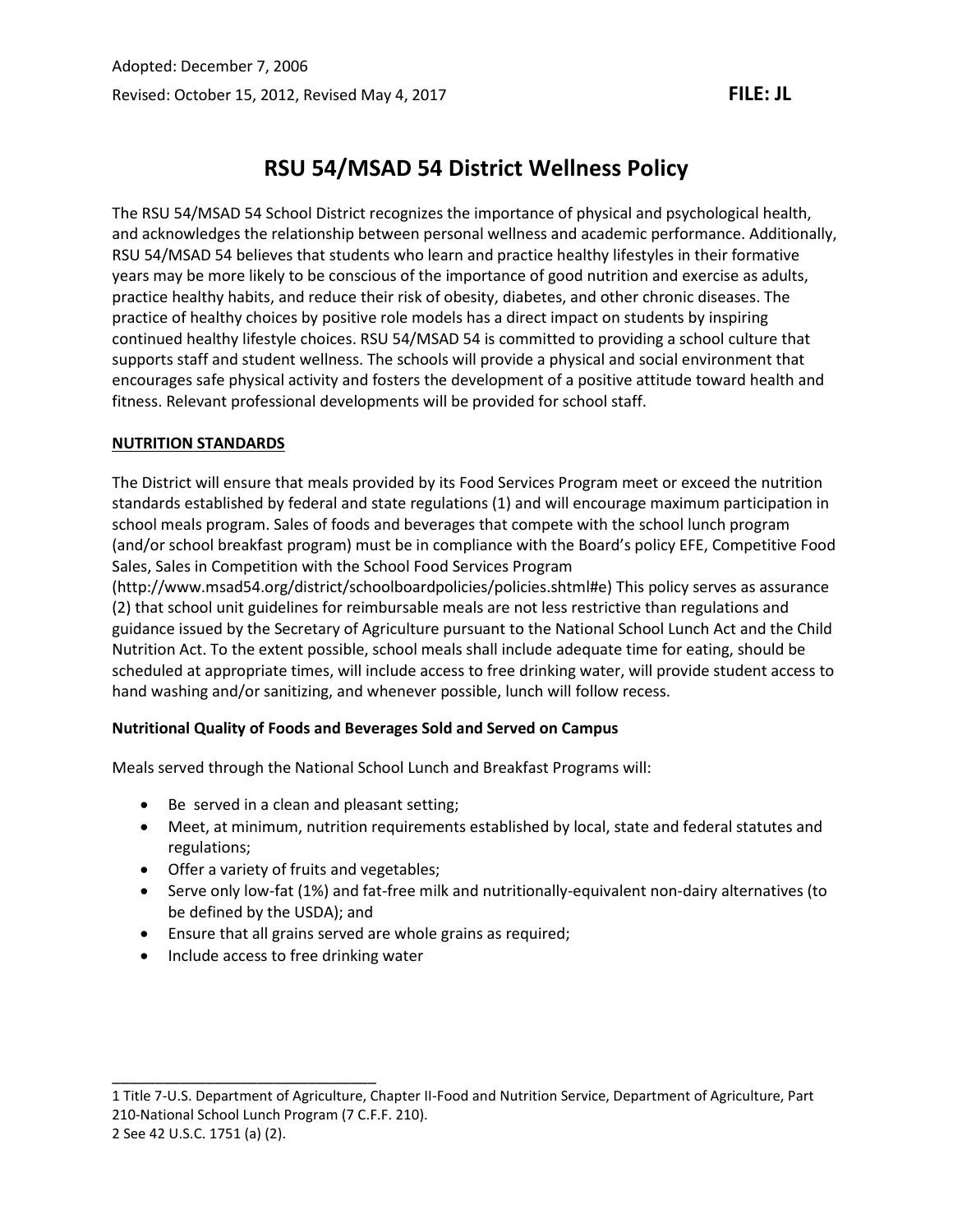## **Nutritional Quality of Foods and Beverages Sold and Served on Campus**

Meals served through the National School Lunch and Breakfast Programs will:

- Be served in a clean and pleasant setting;
- Meet, at minimum, nutrition requirements established by local, state and federal statutes and regulations;
- Offer a variety of fruits and vegetables;
- Serve only low-fat (1%) and fat-free milk and nutritionally-equivalent non-dairy alternatives (to be defined by the USDA); and
- Ensure that all grains served are whole grains as required;
- Include access to free drinking water

## **Breakfast**

To encourage all children to have breakfast, either at home or at school, in order to meet their nutritional needs and enhance their ability to learn, schools will, to the extent possible:

- Operate and promote a School Breakfast Program;
- Arrange bus schedules and utilize methods to serve school breakfasts that encourage participation.
- Notify parents and students of the availability of the School Breakfast Program.

School food service staff, at the school or district level, will ensure compliance with nutrition policies within school food service areas and will report on this matter to the superintendent.

## **Competitive Foods and Beverages**

All foods and beverages sold on school grounds to students outside of reimbursable school meals are considered "competitive foods." Competitive foods include items sold through vending machines, cafeteria a la carte [snack] lines, fundraisers, school stores, etc. during the school day. All competitive foods must meet the standards detailed in the USDA Smart Snacks in School rule. To find the standards online, go t[o http://www.regulations.gov](http://www.regulations.gov/) and search by the docket number, which is FNS-2011-0019, or you may type in the name of the rule "Nutrition Standards for All Foods Sold in School".

## **Goals for Nutrition Education and Promotion**

RSU 54/ MSAD 54 aim to teach, encourage, and support healthy eating by students. Schools should provide nutrition education and engage in nutrition promotion that:

- Is offered as part of a sequential, comprehensive health education program designed to provide students with the knowledge and skills necessary to promote and protect their health;
- Will be integrated into other subjects as appropriate to complement the health education program;
- Will provide foods that meet or exceed the federal nutrition standards, adequate time for students to obtain food and eat, lunch scheduled at appropriate hours of the day, adequate space to eat and a clean and a safe meal environment.
- Includes enjoyable, developmentally-appropriate, culturally-relevant, participatory activities, such as contests, promotions, taste testing, farm visits, and school gardens;
- Promotes fruits, vegetables, whole grain products, low-fat and fat-free dairy products, healthy food preparation methods, and health enhancing nutrition practices;
- Consistent nutrition messages will be disseminated throughout the school unit in the classroom, the cafeteria, and school-home communications.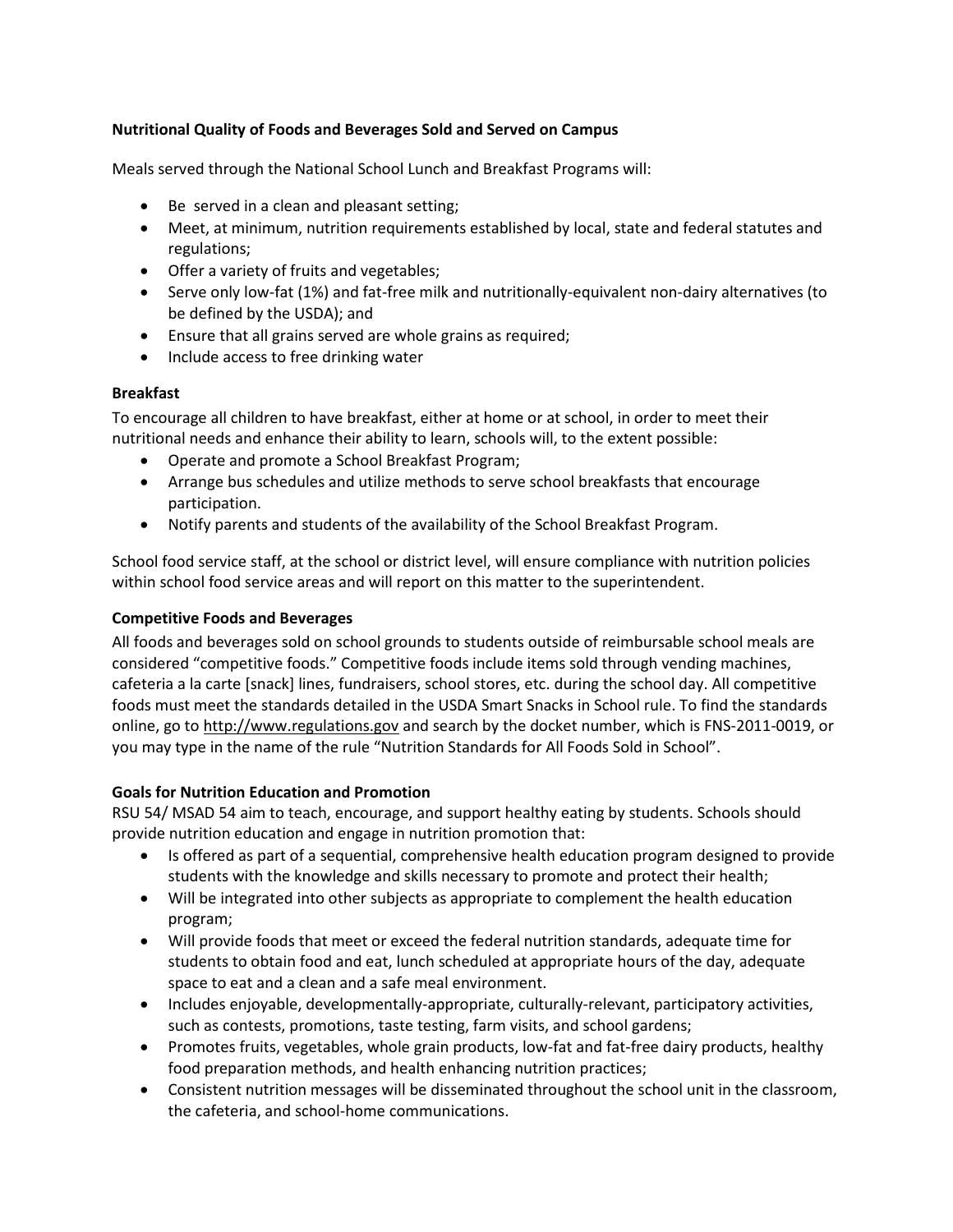- School-based marketing of foods and beverages, such as through advertisements in school publications, school buildings, athletic fields, and other areas accessible to students should support the goals of the Wellness Policy and the Competitive Food Sales Policy, EFE.
- Administrators and staff will be encouraged to model nutritious food choices and eating habits.
- Includes and provides information for teachers and other staff.

## **Food Marketing in Schools**

School-based marketing will be consistent with nutrition education and health promotion. As such, schools will limit food and beverage marketing to the promotion of foods and beverages that meet the nutrition standards for meals or for foods and beverages sold individually (USDA Smart Snacks in School rule). School-based marketing of brands promoting predominantly low-nutrition foods and beverages is prohibited. The promotion of healthy foods, including fruits, vegetables, whole grains, and low-fat dairy products is encouraged.

#### **Rewards**

Schools will be encouraged to not use foods or beverages as rewards for academic performance or good behavior, and will not withhold food or beverages (including food served through the school meals) as a punishment. Instead, all schools within the district will encourage using physical activity as a reward.

#### **PHYSICAL EDUCATION AND PHYSICAL ACTIVITY OPPORTUNITIES**

- All students, K-12 shall receive physical education that is aligned with applicable state and federal standards and as outline in the District's Curriculum. As determined by the superintendent, the district will provide Pre-K physical education services when staffing allows.
- The physical education program will provide students with the knowledge and skills needed to be physically fit and take part in healthful physical activity on a regular basis.
- All students, K-12, shall have the opportunity to participate regularly in either organized or unstructured physical activity. Strategies that incorporate physical movement in the classroom and into routine daily activities are encouraged.
- The schools should encourage parents to support their children's participating in physical activities, including available before-and after-school programs.
- All students, K-6 shall have the opportunity for a minimum of 25 minutes of daily physical activity, which may include recess. Schools shall have proper equipment and a safe area designated for supervised recess.
- Physical education shall not be used or withheld as remediation or discipline. Exclusion from recess is allowed but not encouraged. Decisions should be made on a case-by-case basis.
- The district encourages that enrichment activities be offered in addition to, not in place of, physical education.

## **Other School-Based Wellness Activities**

The schools, with prior approval of the Superintendent, may implement other appropriate programs that support consistent wellness messages and promote healthy eating and physical activity. The schools are encouraged to collaborate with agencies and community organizations to support programs that contribute to good nutrition and physical activity.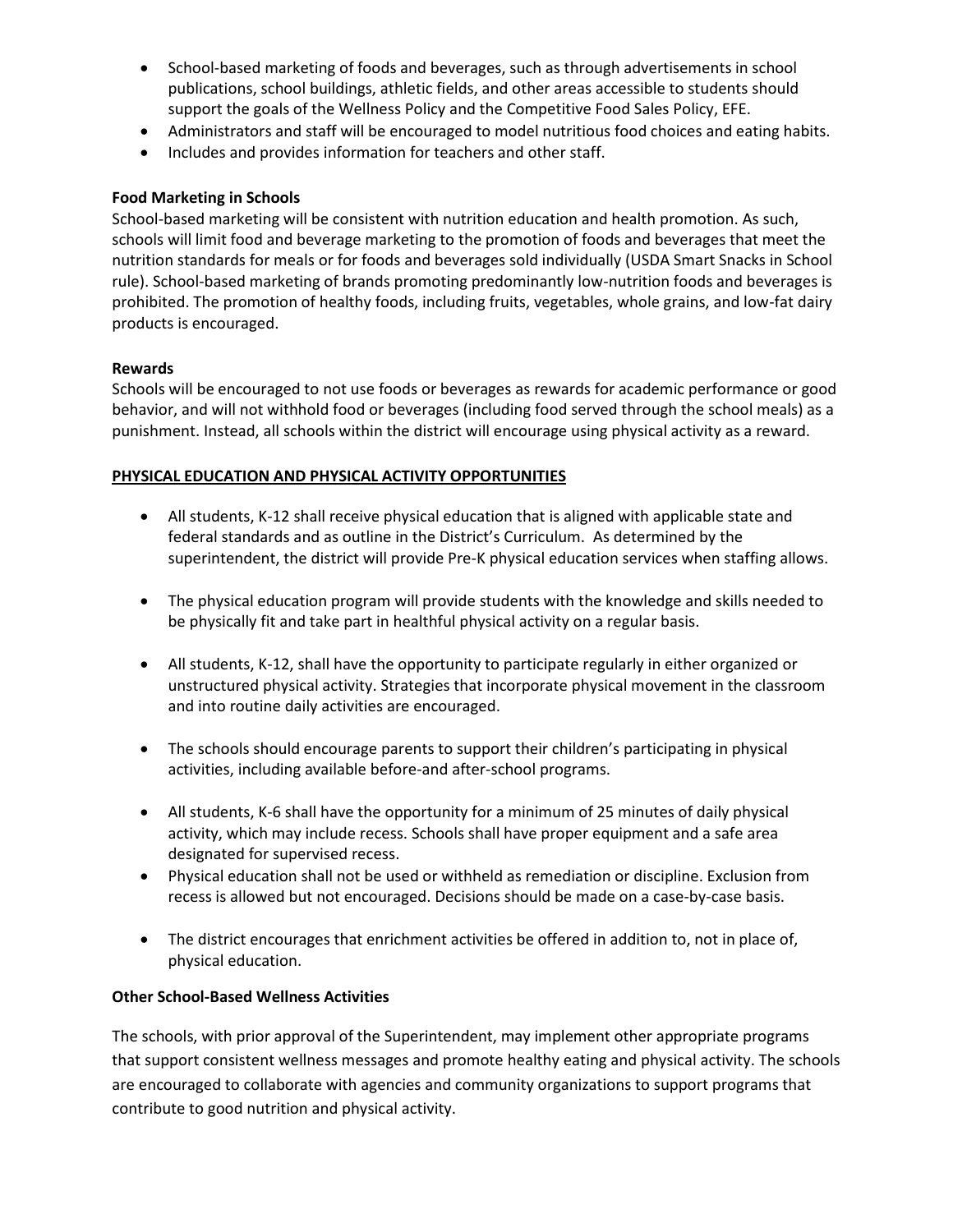## **School Events/ Parties/ Fundraisers**

The District encourages:

- Nutritious foods to be served at classroom parties and school sponsored events (including booster clubs). If non-nutritious foods are served, there should be healthy alternatives available.
- Parents to provide daily healthy snacks from home and food for classroom parties or events. Notices shall be sent to parents/guardians either separately or as part of a school newsletter, reminding them of the necessity of providing healthy treats for students and/or encouraging the use of non-food treats for celebrations and rewards.
- The use of physical activity as a reward is encouraged in the place of food/other rewards.
- Administrators, staff and visitors to model nutritious food choices and eating habits.
- Healthy fundraisers as alternatives to fundraising that involve selling food items of limited nutritional value, such as candy, cupcakes, or sugary beverages.

## **IMPLEMENTATION AND MONITORING**

The Superintendent/designee shall be responsible for the implementation of the Wellness Policy, for monitoring efforts to meet the intent of this policy, and for reporting to the School Board/community on an annual basis. Monitoring may include surveys or solicitation of input from students, parents, staff, and school administrators. In each school, the principal or designee will ensure compliance with those policies in his/her school and will report on the school's compliance to the school district Superintendent or designee.

Reports may include, but are not limited to:

- The status of the school environment in regard to student wellness issues.
- Evaluation of the school food nutrition program and compliance with nutrition guidelines.
- Summary/list of wellness programs and activities in the schools.
- Feedback from the District Wellness Team, or its subcommittees.
- Recommendations for policy, program or curriculum revisions.

District to conduct an assessment of the district wellness policy every three years to determine:

- Compliance with the wellness policy;
- How the wellness policy compares to model wellness policies;
- Progress made in attaining the goals of the wellness policy.

Any person who observes practices inconsistent with the Local Wellness Policy should contact the school principal. If inconsistencies are still not adequately addressed, any person may contact the district School Health Coordinator (or designee) and/or District Food Program Director. If inconsistencies are still not adequately addressed, any person may contact the Superintendent or designee for resolution.

# **Appointment and Role of the District Wellness Committee**

The District Wellness Committee shall serve as an advisory committee in regard to student and staff wellness issues. The Committee, or its subcommittees, will be responsible for making recommendations related to the wellness policy, wellness goals, administrative or school regulations and practices, or raising awareness of student health issues. To help achieve these policy goals there will be a District Wellness Committee who will meet at least annually.